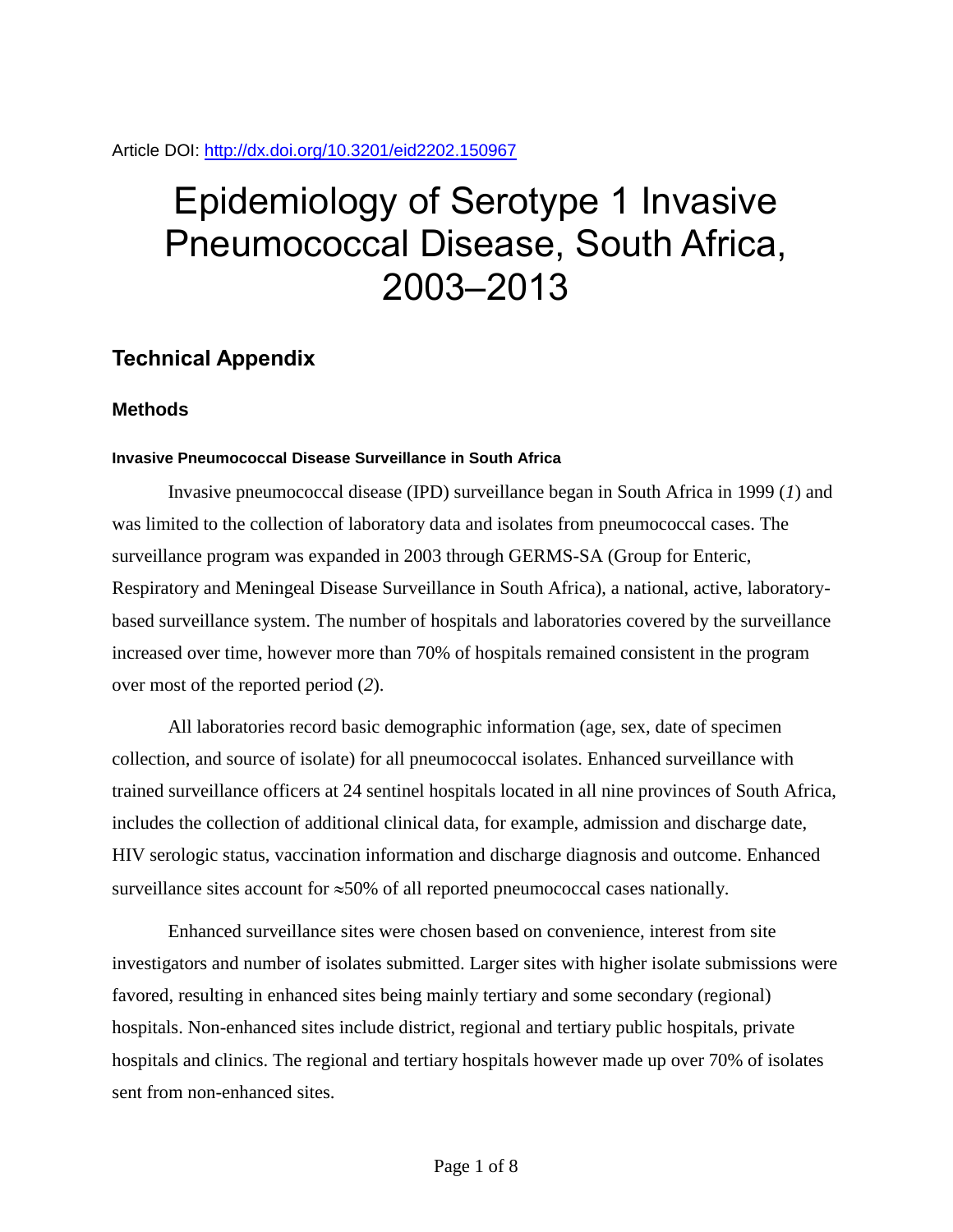To identify missed unreported cases, annual laboratory audits were conducted throughout the study period using a centralized National Health Laboratory Service Corporate Data Warehouse which consolidates cases for all public-sector laboratories. Audit cases were included in the surveillance database for incidence rate calculations. Cases were likely missed as isolates were submitted by staff working in busy routine clinical microbiological laboratories. Isolates were often delayed at the sites and submitted in batches with other surveillance organisms sent to the NICD. As *S. pneumoniae* is fastidious it was often non-viable by the time it reached the NICD.

#### **Definitions**

At enhanced sites where additional clinical information was available, underlying conditions were defined as asplenia, including sickle cell anemia; chronic illness (chronic lung, renal, liver, cardiac disease and diabetes); other immunocompromising conditions (excluding HIV), including organ transplant and malignancy; and other risk factors, including head injury with possible CSF leak, neurologic disorders, burns, chromosomal abnormalities, alcohol use and smoking. Clinical diagnoses were based on documented discharge diagnoses in patient medical records, with clinical syndrome separated into three groups: meningitis, bacteremic pneumonia, and bacteremia without focus/other. Pitt bacteremia score was calculated using 5 parameters: (1) oral temperature, (2) hypotension, (3) receipt of mechanical ventilation, (4) cardiac arrest, and (5) mental status. Severe disease was defined as a score of ≥4 points (*3*).

Serotypes were defined as serotype 1 or non-serotype 1 IPD. Penicillin non-susceptibility was categorized using 2013 Clinical and Laboratory Standards Institute breakpoints for oral penicillin V (susceptible,  $\leq 0.06$  µg/L; intermediately resistant, 0.12–1 µg/L and resistant,  $\geq 2$ g/L) (*4*). Intermediately resistant and resistant groups were combined into a non-susceptible group for analysis. Pneumococcal disease was considered recurrent if diagnosed >21 days after a previous case in the same patient.

#### **Other Interventions Affecting Invasive Pneumococcal Disease Trends in South Africa**

Comprehensive HIV/AIDS treatment programs were implemented in South Africa in 2003 and access to treatment improved steadily with 80% coverage reported by 2012 (*5*).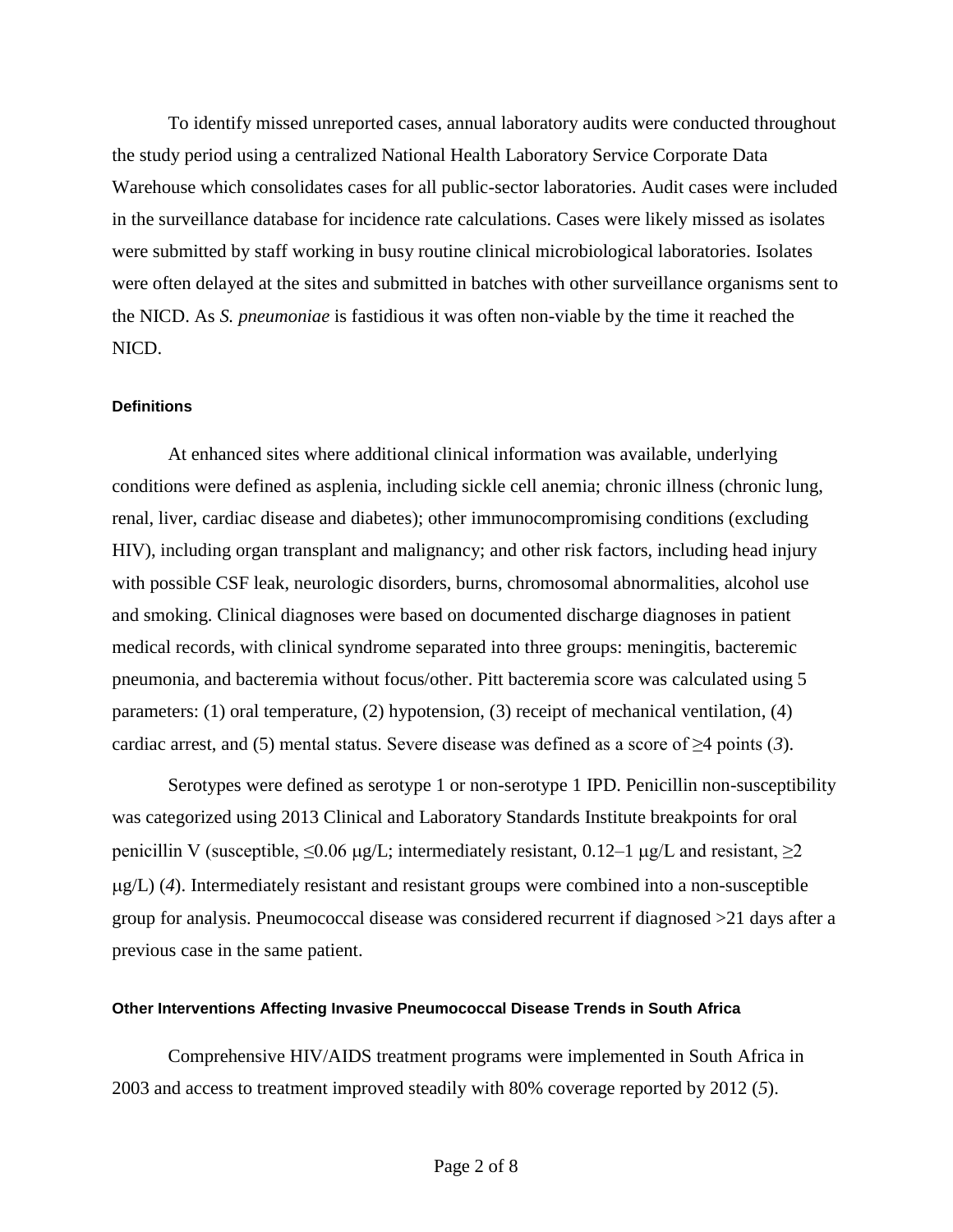Prevention of mother-to-child transmission programs also improved steadily with an associated decrease in mother-to-child HIV transmission rates from 12% in 2007 to 2.7% in 2011 (*6*) and 2.5% during 2012/2013 (*7*). This was despite a relatively constant prevalence of HIV in pregnant women of around 30% over the same period.

A manuscript describing the reduction in IPD in South Africa following the introduction of PCV (*2*) showed a 49% reduction in all serotype IPD and 85% reduction in PCV7 serotypes in HIV-uninfected children <2 years of age by 2012. In HIV-infected children PCV7 serotypes decreased by 86% and non-vaccine serotypes by 31% which showed the benefit of improvements in prevention of mother-to-child transmission of HIV, antiretroviral treatment in children and PCV7. Reductions in PCV13-serotype disease in 2009 and 2010, before the introduction of PCV13, were also most likely a result of ART. In HIV-infected children it was thought to be difficult to tease out the exact amount of reduction in pneumococcal disease due to PCV and that due to other interventions.

#### **References**

- 1. Huebner RE, Klugman KP, Matai U, Eggers R, Hussey G. Laboratory surveillance for *Haemophilus influenzae* type B meningococcal, and pneumococcal disease. Haemophilus Surveillance Working Group. S Afr Med J. 1999;89:924-5. [PubMed](http://www.ncbi.nlm.nih.gov/entrez/query.fcgi?cmd=Retrieve&db=PubMed&list_uids=10554623&dopt=Abstract)
- 2. von Gottberg A, de Gouveia L, Tempia S, Quan V, Meiring S, von Mollendorf C, et al. Effects of vaccination on invasive pneumococcal disease in South Africa. N Engl J Med. 2014;371:1889– 99. [PubMed](http://www.ncbi.nlm.nih.gov/entrez/query.fcgi?cmd=Retrieve&db=PubMed&list_uids=25386897&dopt=Abstract) <http://dx.doi.org/10.1056/NEJMoa1401914>
- 3. Paterson DL, Ko WC, Von Gottberg A, Mohapatra S, Casellas JM, Goossens H, et al. Antibiotic therapy for *Klebsiella pneumoniae* bacteremia: implications of production of extended-spectrum beta-lactamases. Clin Infect Dis. 2004;39:31–7. [PubMed](http://www.ncbi.nlm.nih.gov/entrez/query.fcgi?cmd=Retrieve&db=PubMed&list_uids=15206050&dopt=Abstract) <http://dx.doi.org/10.1086/420816>
- 4. Clinical and Laboratory Standards Institute. Performance standards for antimicrobial susceptibility testing; twenty-third informational supplement. Document M100–S23.Wayne (PA): The Institute; 2013.
- 5. Johnson LF. Access to antiretroviral treatment in South Africa, 2004–2011. Southern African Journal of HIV Medicine. 2012;13:22–7.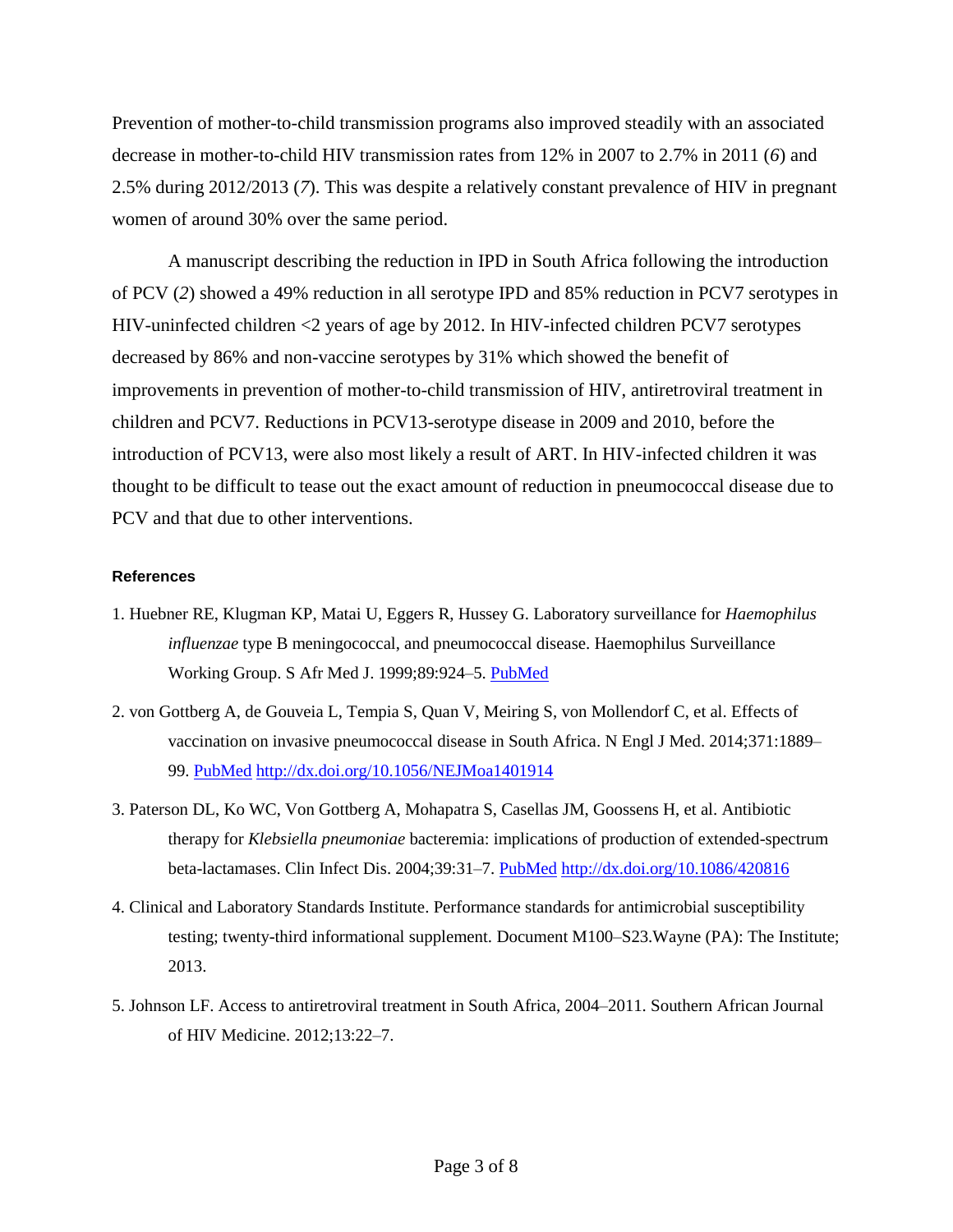# 6. Barron P, Pillay Y, Doherty T, Sherman G, Jackson D, Bhardwaj S, et al. Eliminating mother-to-child HIV transmission in South Africa. Bull World Health Organ. 2013;91:70-4. [PubMed](http://www.ncbi.nlm.nih.gov/entrez/query.fcgi?cmd=Retrieve&db=PubMed&list_uids=23397353&dopt=Abstract) <http://dx.doi.org/10.2471/BLT.12.106807>

7. Massyn N, Day C, Dombo M, Barron P, English R, Padarath A. District health barometer 2012/13[cited 2014 Jul 31] . http://www.hst.org.za/publications/district-health-barometer-201213

| ∠∪⊥ບ                          |                        |                    |                     |         |
|-------------------------------|------------------------|--------------------|---------------------|---------|
|                               | Non-enhanced sites n/N |                    |                     |         |
| Variable                      | Enhanced sites n/N (%) | (%)                | OR (95% CI)         | p value |
| Age                           |                        |                    |                     | < 0.001 |
| <1 y                          | 3431/20,826 (16)       | 3470/23,397 (15)   | $1.21(1.08 - 1.36)$ |         |
| $1-4v$                        | 2899/20.826 (14)       | 2828/23,397 (12)   | $1.26(1.12 - 1.41)$ |         |
| $5-9y$                        | 1286/20,826 (6)        | 1587/23,397 (7)    | $0.99(0.88 - 1.13)$ |         |
| $10 - 14y$                    | 510/20,826 (2)         | 700/23,397 (3)     | $0.89(0.77 - 1.04)$ |         |
| $15 - 24$ y                   | 1269/20,826 (6)        | 1551/23,397 (7)    | $1.00(0.89 - 1.14)$ |         |
| $25 - 44$ y                   | 7909/20,826 (38)       | 9058/23,397 (39)   | $1.07(0.96 - 1.19)$ |         |
| 45 $-64y$                     | 2844/20,826 (14)       | 3371/23,397 (14)   | $1.04(0.92 - 1.16)$ |         |
| $>64$ y                       | 678/20,826 (3)         | 832/23,397 (4)     | Reference           |         |
| Sex                           |                        |                    |                     | 0.83    |
| Female                        | 10,686/20,984 (51)     | 12,510/24,516 (51) | Reference           |         |
| Male                          | 10,298/20,984 (49)     | 12,006/24,516 (49) | $1.00(0.97 - 1.04)$ |         |
| Province                      |                        |                    |                     | < 0.001 |
| Gauteng                       | 11,287/21,188 (53)     | 10,950/25,297 (43) | Reference           |         |
| Western Cape                  | 3038/21,188 (14)       | 2864/25,297 (11)   | $1.03(0.97 - 1.09)$ |         |
| KwaZulu-Natal                 | 3045/21,188 (14)       | 2321/25,297 (9)    | $1.27(1.20 - 1.35)$ |         |
| Eastern Cape                  | 570/21,188 (3)         | 3101/25,297 (12)   | $0.18(0.16 - 0.20)$ |         |
| <b>Free State</b>             | 1365/21,188 (6)        | 1687/25,297 (7)    | $0.78(0.73 - 0.85)$ |         |
|                               |                        |                    |                     |         |
| Mpumalanga                    | 726/21,188 (3)         | 1873/25,297 (7)    | $0.38(0.34 - 0.41)$ |         |
| North West                    | 338/21,188 (2)         | 1510/25,297 (6)    | 0.22 (0.19–0.25)    |         |
| Limpopo                       | 363/21,188 (2)         | 719/25,297 (3)     | $0.49(0.43 - 0.56)$ |         |
| Northern Cape                 | 456/21,188 (2)         | 272/25,297 (1)     | $1.63(1.40 - 1.89)$ |         |
| $\overline{Y}$ ear            |                        |                    |                     | < 0.001 |
| 2003                          | 1927/21,188 (9)        | 1962/25,297 (8)    | Reference           |         |
| 2004                          | 2297/21,188 (11)       | 2245/25,297 (9)    | $1.04(0.96 - 1.13)$ |         |
| 2005                          | 2488/21,188 (12)       | 2398/25,297 (9)    | $1.06(0.97 - 1.15)$ |         |
| 2006                          | 2202/21,188 (10)       | 2534/25,297 (10)   | $0.88(0.81 - 0.96)$ |         |
| 2007                          | 2148/21,188 (10)       | 2595/25,297 (10)   | $0.84(0.77-0.92)$   |         |
| 2008                          | 2051/21,188 (10)       | 2784/25,297 (11)   | $0.75(0.69 - 0.82)$ |         |
| 2009                          | 2039/21,188 (10)       | 2725/25,297 (11)   | 0.76 (0.70–0.83)    |         |
| 2010                          | 1918/21,188 (9)        | 2280/25,297 (9)    | $0.86(0.78 - 0.93)$ |         |
| 2011                          | 1615/21,188 (8)        | 2189/25,297 (9)    | $0.75(0.69 - 0.82)$ |         |
| 2012                          | 1305/21,188 (6)        | 1917/25,297 (8)    | $0.69(0.63 - 0.76)$ |         |
| 2013                          | 1198/21,188 (6)        | 1668/25,297 (7)    | $0.73(0.66 - 0.81)$ |         |
| Penicillin non-susceptibility |                        |                    |                     | < 0.001 |
| Susceptible                   | 10,536/16,338 (64)     | 10,986/16,510 (67) | Reference           |         |
| Non-susceptible               | 5802/16,338 (36)       | 5524/16,510 (33)   | $1.10(1.05 - 1.15)$ |         |
| Specimen type                 |                        |                    |                     | < 0.001 |
| <b>CSF</b>                    | 5697/21,188 (27)       | 11,446/25,297 (45) | Reference           |         |
| <b>Blood culture</b>          | 13,897/21,188 (66)     | 11,104/25,297 (44) | $2.51(2.41 - 2.62)$ |         |
| Other specimens               | 1594/21,188 (8)        | 2747/25,297 (11)   | $1.17(1.09 - 1.25)$ |         |
| Serotype                      |                        |                    |                     | < 0.001 |
|                               |                        |                    |                     |         |
| Non-serotype 1                | 19,246/21,186 (91)     | 22,690/25,294 (90) | Reference           |         |
| Serotype 1                    | 1940/21,186 (9)        | 2604/25,294 (10)   | $0.88(0.83 - 0.93)$ |         |

**Technical Appendix Table 1.** Comparison of cases from GERMS-SA enhanced and non-enhanced sites for all age groups, 2003– 2013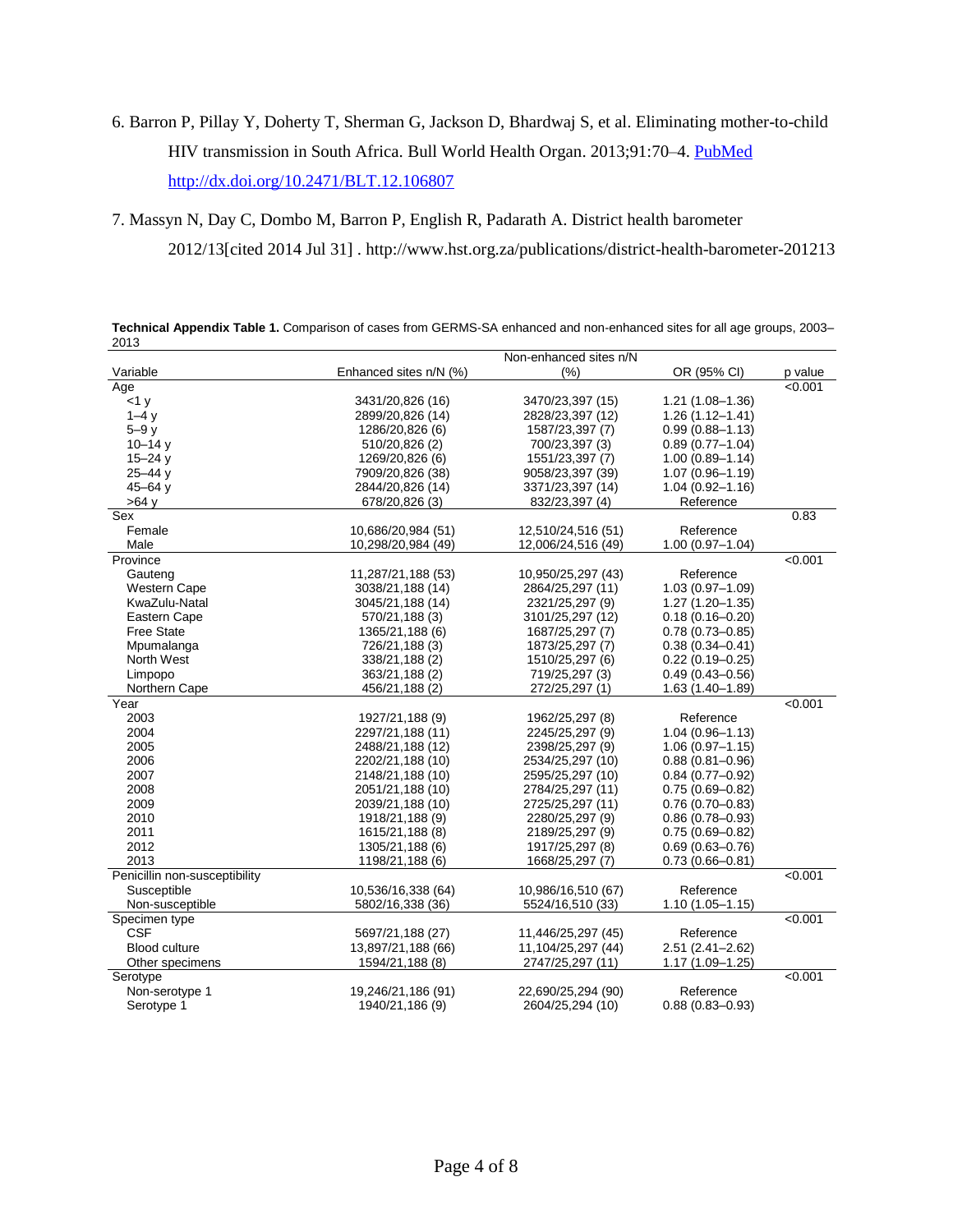| OR (95% CI)<br>aOR (95% CI)<br>Serotype 1<br>Variable<br>Non-serotype 1<br>p value<br>p value<br>Age group, y<br>$5 - 9$<br>$3.19(2.29 - 4.45)$<br>< 0.001<br>13.48 (5.53-32.82)<br>< 0.001<br>254/1,642 (15)<br>809/9,257 (9)<br>$10 - 14$<br>298/9,257 (3)<br>115/1,642 (7)<br>$3.92(2.71 - 5.66)$<br>8.02 (3.15 - 20.43)<br>$15 - 24$<br>755/9,257 (8)<br>$5.65(2.31 - 13.82)$<br>201/1,642 (12)<br>2.71 (1.93-3.79)<br>$25 - 44$<br>768/1,642 (47)<br>5,078/9,257 (55)<br>$3.67(1.53 - 8.76)$<br>$1.54(1.13 - 2.10)$<br>$45 - 64$<br>257/1,642 (16)<br>1,839/9,257 (20)<br>$1.42(1.03 - 1.97)$<br>$2.57(1.06 - 6.23)$<br>>64<br>478/9,257 (5)<br>Reference<br>Reference<br>47/1,642 (3)<br><b>Black race</b><br>1452/1,576<br>7,854/8,889 (88)<br>$1.54(1.27 - 1.87)$<br>< 0.001<br>(92)<br>Province<br>< 0.001<br>< 0.001<br>Gauteng<br>951/1,642 (58)<br>4,804/9,257 (52)<br>Reference<br>Reference<br>$0.35(0.28 - 0.43)$<br>Western Cape<br>99/1,642 (6)<br>1,443/9,257 (16)<br>$0.24(0.17 - 0.34)$<br>KwaZulu-Natal<br>228/1,642 (14)<br>1,469/9,257 (16)<br>$0.78(0.67 - 0.92)$<br>$0.80(0.60 - 1.07)$<br>Eastern Cape<br>47/1,642 (3)<br>166/9,257 (2)<br>$1.43(1.03 - 1.99)$<br>$0.80(0.39 - 1.63)$<br><b>Free State</b><br>130/1,642 (8)<br>516/9,257 (6)<br>$1.27(1.04 - 1.56)$<br>$0.89(0.64 - 1.22)$<br>Mpumalanga<br>64/1,642 (4)<br>358/9,257 (4)<br>$0.90(0.69 - 1.19)$<br>$0.80(0.43 - 1.49)$<br>North-West<br>148/9,257 (2)<br>34/1,642 (2)<br>$1.16(0.79 - 1.70)$<br>$2.25(1.13 - 4.48)$<br>Limpopo<br>143/9,257 (2)<br>$1.48(1.04 - 2.11)$<br>$0.97(0.47 - 2.01)$<br>42/1,642 (3)<br>Northern Cape<br>47/1,642 (3)<br>210/9,257 (2)<br>$1.13(0.82 - 1.56)$<br>1.39 (0.85–2.26)<br>Year of specimen collection<br>2003<br>< 0.001<br>0.01<br>209/1,642 (13)<br>733/9,257 (8)<br>1.45 (1.16–1.80)<br>1.17 (0.76–1.82)<br>2004<br>225/1,642 (14)<br>891/9,257 (10)<br>$1.28(1.03 - 1.58)$<br>$1.32(0.87 - 2.00)$<br>2005<br>196/1,642 (12)<br>994/9,257 (11)<br>Reference<br>Reference<br>2006<br>142/1,642 (9)<br>962/9,257 (10)<br>$0.75(0.59 - 0.95)$<br>$0.67(0.42 - 1.09)$<br>2007<br>112/1,642 (7)<br>892/9,257 (10)<br>$0.64(0.50 - 0.82)$<br>$0.71(0.44 - 1.14)$<br>2008<br>842/9,257 (9)<br>116/1,642 (7)<br>$0.70(0.55 - 0.89)$<br>$0.86(0.56 - 1.32)$<br>2009<br>866/9,257 (9)<br>156/1,642 (10)<br>$0.91(0.73 - 1.15)$<br>$1.21(0.80-1.84)$<br>2010<br>995/9,257 (11)<br>164/1,642 (10)<br>$0.84(0.67 - 1.05)$<br>$1.02(0.66 - 1.57)$<br>2011<br>134/1,642 (8)<br>819/9,257 (9)<br>$0.83(0.65 - 1.05)$<br>$0.98(0.63 - 1.51)$<br>2012<br>676/9,257 (7)<br>112/1,642 (7)<br>$0.84(0.65 - 1.08)$<br>$0.96(0.62 - 1.48)$<br>2013<br>76/1,642 (5)<br>587/9,257 (6)<br>$0.66(0.49 - 0.87)$<br>0.64 (0.40–1.04)<br>Medical conditions/treatment<br>Length of hospital stay, d<br>481/1,443 (33)<br>2518/8,311 (30)<br>Reference<br>0.001<br>Reference<br>0.01<br>$\leq 3$<br>$4 - 14$<br>758/1,443 (53)<br>4289/8,311 (52)<br>$0.93(0.82 - 1.05)$<br>$0.86(0.68 - 1.09)$<br>$>15$<br>204/1,443 (14)<br>1504/8,311 (18)<br>$0.71(0.60 - 0.85)$<br>$0.64(0.48 - 0.86)$<br>Previous hospital admission<br>166/1,153 (14)<br>2000/6,816 (29)<br>$0.40(0.34 - 0.48)$<br>< 0.001<br>$0.45(0.35 - 0.57)$<br><0.001<br>< 0.001<br>Underlying medical<br>310/953 (33)<br>2571/6,083 (42)<br>$0.66(0.57-0.76)$<br>condition‡<br>Antimicrobial drug use in<br>32/962 (3)<br>412/5,550 (7)<br>$0.43(0.30 - 0.62)$<br>< 0.001<br>previous 2 mo§<br>HIV infected<br>717/1,007 (71)<br>< 0.001<br>< 0.001<br>5373/6,338 (85)<br>$0.44(0.38 - 0.52)$<br>$0.39(0.31 - 0.49)$<br>Treated for TB in previous 3<br>146/1,126 (13)<br>< 0.001<br>0.02<br>1373/6,659 (21)<br>$0.57(0.48 - 0.69)$<br>$0.73(0.57 - 0.95)$<br>mo<br>0.88<br>Died during hospitalization<br>461/1,422 (32)<br>2650/8,228 (32)<br>$1.01(0.90 - 1.14)$<br>Pneumococcal isolate<br>characteristics<br>2916/8,829 (33)<br>$0.02(0.01 - 0.04)$<br>< 0.001<br>Penicillin nonsusceptible¶<br>15/1,555(1)<br>$0.02(0.01 - 0.03)$<br>< 0.001<br>Previous invasive<br>$0.36(0.24 - 0.54)$<br>< 0.001<br>$0.32(0.16 - 0.63)$<br>0.001<br>26/1,642 (2)<br>396/9,257 (4)<br>pneumococcal disease**<br>Clinical syndrome/specimen<br>type<br>Specimen type<br>Reference<br>0.05<br>Cerebral spinal fluid<br>512/1,642 (31)<br>2626/9,257 (28)<br><b>Blood</b><br>1025/1,642<br>5967/9,257 (64)<br>$0.88(0.78 - 0.99)$<br>(62)<br>Other<br>105/1,642 (6)<br>664/9,257 (7)<br>$0.81(0.65 - 1.02)$<br>Clinical syndromett<br>Meningitis<br>587/1,541 (38)<br>3043/8,793 (35)<br>Reference<br>0.02<br>Reference<br>0.006<br>Pneumonia<br>832/1,541 (54)<br>5076/8,793 (58)<br>$0.85(0.76 - 0.95)$<br>1.28 (1.03-1.58)<br><b>Bacteremia</b><br>122/1,541 (8)<br>674/8,793 (8)<br>$0.94(0.76 - 1.16)$<br>1.76 (1.22-2.55) | No. cases/no. total (%) |  | Univariate analysis† |  | Multivariable analysis† |  |
|---------------------------------------------------------------------------------------------------------------------------------------------------------------------------------------------------------------------------------------------------------------------------------------------------------------------------------------------------------------------------------------------------------------------------------------------------------------------------------------------------------------------------------------------------------------------------------------------------------------------------------------------------------------------------------------------------------------------------------------------------------------------------------------------------------------------------------------------------------------------------------------------------------------------------------------------------------------------------------------------------------------------------------------------------------------------------------------------------------------------------------------------------------------------------------------------------------------------------------------------------------------------------------------------------------------------------------------------------------------------------------------------------------------------------------------------------------------------------------------------------------------------------------------------------------------------------------------------------------------------------------------------------------------------------------------------------------------------------------------------------------------------------------------------------------------------------------------------------------------------------------------------------------------------------------------------------------------------------------------------------------------------------------------------------------------------------------------------------------------------------------------------------------------------------------------------------------------------------------------------------------------------------------------------------------------------------------------------------------------------------------------------------------------------------------------------------------------------------------------------------------------------------------------------------------------------------------------------------------------------------------------------------------------------------------------------------------------------------------------------------------------------------------------------------------------------------------------------------------------------------------------------------------------------------------------------------------------------------------------------------------------------------------------------------------------------------------------------------------------------------------------------------------------------------------------------------------------------------------------------------------------------------------------------------------------------------------------------------------------------------------------------------------------------------------------------------------------------------------------------------------------------------------------------------------------------------------------------------------------------------------------------------------------------------------------------------------------------------------------------------------------------------------------------------------------------------------------------------------------------------------------------------------------------------------------------------------------------------------------------------------------------------------------------------------------------------------------------------------------------------------------------------------------------------------------------------------------------------------------------------------------------------------------------------------------------------------------------------------------------------------------------------------------------------------------------------------------------------------------------------------------------------------------------------------------------------------------------------------------------------------------------------------------------------------------------------------------------------------------------------------------------------------------|-------------------------|--|----------------------|--|-------------------------|--|
|                                                                                                                                                                                                                                                                                                                                                                                                                                                                                                                                                                                                                                                                                                                                                                                                                                                                                                                                                                                                                                                                                                                                                                                                                                                                                                                                                                                                                                                                                                                                                                                                                                                                                                                                                                                                                                                                                                                                                                                                                                                                                                                                                                                                                                                                                                                                                                                                                                                                                                                                                                                                                                                                                                                                                                                                                                                                                                                                                                                                                                                                                                                                                                                                                                                                                                                                                                                                                                                                                                                                                                                                                                                                                                                                                                                                                                                                                                                                                                                                                                                                                                                                                                                                                                                                                                                                                                                                                                                                                                                                                                                                                                                                                                                                                                                       |                         |  |                      |  |                         |  |
|                                                                                                                                                                                                                                                                                                                                                                                                                                                                                                                                                                                                                                                                                                                                                                                                                                                                                                                                                                                                                                                                                                                                                                                                                                                                                                                                                                                                                                                                                                                                                                                                                                                                                                                                                                                                                                                                                                                                                                                                                                                                                                                                                                                                                                                                                                                                                                                                                                                                                                                                                                                                                                                                                                                                                                                                                                                                                                                                                                                                                                                                                                                                                                                                                                                                                                                                                                                                                                                                                                                                                                                                                                                                                                                                                                                                                                                                                                                                                                                                                                                                                                                                                                                                                                                                                                                                                                                                                                                                                                                                                                                                                                                                                                                                                                                       |                         |  |                      |  |                         |  |
|                                                                                                                                                                                                                                                                                                                                                                                                                                                                                                                                                                                                                                                                                                                                                                                                                                                                                                                                                                                                                                                                                                                                                                                                                                                                                                                                                                                                                                                                                                                                                                                                                                                                                                                                                                                                                                                                                                                                                                                                                                                                                                                                                                                                                                                                                                                                                                                                                                                                                                                                                                                                                                                                                                                                                                                                                                                                                                                                                                                                                                                                                                                                                                                                                                                                                                                                                                                                                                                                                                                                                                                                                                                                                                                                                                                                                                                                                                                                                                                                                                                                                                                                                                                                                                                                                                                                                                                                                                                                                                                                                                                                                                                                                                                                                                                       |                         |  |                      |  |                         |  |
|                                                                                                                                                                                                                                                                                                                                                                                                                                                                                                                                                                                                                                                                                                                                                                                                                                                                                                                                                                                                                                                                                                                                                                                                                                                                                                                                                                                                                                                                                                                                                                                                                                                                                                                                                                                                                                                                                                                                                                                                                                                                                                                                                                                                                                                                                                                                                                                                                                                                                                                                                                                                                                                                                                                                                                                                                                                                                                                                                                                                                                                                                                                                                                                                                                                                                                                                                                                                                                                                                                                                                                                                                                                                                                                                                                                                                                                                                                                                                                                                                                                                                                                                                                                                                                                                                                                                                                                                                                                                                                                                                                                                                                                                                                                                                                                       |                         |  |                      |  |                         |  |
|                                                                                                                                                                                                                                                                                                                                                                                                                                                                                                                                                                                                                                                                                                                                                                                                                                                                                                                                                                                                                                                                                                                                                                                                                                                                                                                                                                                                                                                                                                                                                                                                                                                                                                                                                                                                                                                                                                                                                                                                                                                                                                                                                                                                                                                                                                                                                                                                                                                                                                                                                                                                                                                                                                                                                                                                                                                                                                                                                                                                                                                                                                                                                                                                                                                                                                                                                                                                                                                                                                                                                                                                                                                                                                                                                                                                                                                                                                                                                                                                                                                                                                                                                                                                                                                                                                                                                                                                                                                                                                                                                                                                                                                                                                                                                                                       |                         |  |                      |  |                         |  |
|                                                                                                                                                                                                                                                                                                                                                                                                                                                                                                                                                                                                                                                                                                                                                                                                                                                                                                                                                                                                                                                                                                                                                                                                                                                                                                                                                                                                                                                                                                                                                                                                                                                                                                                                                                                                                                                                                                                                                                                                                                                                                                                                                                                                                                                                                                                                                                                                                                                                                                                                                                                                                                                                                                                                                                                                                                                                                                                                                                                                                                                                                                                                                                                                                                                                                                                                                                                                                                                                                                                                                                                                                                                                                                                                                                                                                                                                                                                                                                                                                                                                                                                                                                                                                                                                                                                                                                                                                                                                                                                                                                                                                                                                                                                                                                                       |                         |  |                      |  |                         |  |
|                                                                                                                                                                                                                                                                                                                                                                                                                                                                                                                                                                                                                                                                                                                                                                                                                                                                                                                                                                                                                                                                                                                                                                                                                                                                                                                                                                                                                                                                                                                                                                                                                                                                                                                                                                                                                                                                                                                                                                                                                                                                                                                                                                                                                                                                                                                                                                                                                                                                                                                                                                                                                                                                                                                                                                                                                                                                                                                                                                                                                                                                                                                                                                                                                                                                                                                                                                                                                                                                                                                                                                                                                                                                                                                                                                                                                                                                                                                                                                                                                                                                                                                                                                                                                                                                                                                                                                                                                                                                                                                                                                                                                                                                                                                                                                                       |                         |  |                      |  |                         |  |
|                                                                                                                                                                                                                                                                                                                                                                                                                                                                                                                                                                                                                                                                                                                                                                                                                                                                                                                                                                                                                                                                                                                                                                                                                                                                                                                                                                                                                                                                                                                                                                                                                                                                                                                                                                                                                                                                                                                                                                                                                                                                                                                                                                                                                                                                                                                                                                                                                                                                                                                                                                                                                                                                                                                                                                                                                                                                                                                                                                                                                                                                                                                                                                                                                                                                                                                                                                                                                                                                                                                                                                                                                                                                                                                                                                                                                                                                                                                                                                                                                                                                                                                                                                                                                                                                                                                                                                                                                                                                                                                                                                                                                                                                                                                                                                                       |                         |  |                      |  |                         |  |
|                                                                                                                                                                                                                                                                                                                                                                                                                                                                                                                                                                                                                                                                                                                                                                                                                                                                                                                                                                                                                                                                                                                                                                                                                                                                                                                                                                                                                                                                                                                                                                                                                                                                                                                                                                                                                                                                                                                                                                                                                                                                                                                                                                                                                                                                                                                                                                                                                                                                                                                                                                                                                                                                                                                                                                                                                                                                                                                                                                                                                                                                                                                                                                                                                                                                                                                                                                                                                                                                                                                                                                                                                                                                                                                                                                                                                                                                                                                                                                                                                                                                                                                                                                                                                                                                                                                                                                                                                                                                                                                                                                                                                                                                                                                                                                                       |                         |  |                      |  |                         |  |
|                                                                                                                                                                                                                                                                                                                                                                                                                                                                                                                                                                                                                                                                                                                                                                                                                                                                                                                                                                                                                                                                                                                                                                                                                                                                                                                                                                                                                                                                                                                                                                                                                                                                                                                                                                                                                                                                                                                                                                                                                                                                                                                                                                                                                                                                                                                                                                                                                                                                                                                                                                                                                                                                                                                                                                                                                                                                                                                                                                                                                                                                                                                                                                                                                                                                                                                                                                                                                                                                                                                                                                                                                                                                                                                                                                                                                                                                                                                                                                                                                                                                                                                                                                                                                                                                                                                                                                                                                                                                                                                                                                                                                                                                                                                                                                                       |                         |  |                      |  |                         |  |
|                                                                                                                                                                                                                                                                                                                                                                                                                                                                                                                                                                                                                                                                                                                                                                                                                                                                                                                                                                                                                                                                                                                                                                                                                                                                                                                                                                                                                                                                                                                                                                                                                                                                                                                                                                                                                                                                                                                                                                                                                                                                                                                                                                                                                                                                                                                                                                                                                                                                                                                                                                                                                                                                                                                                                                                                                                                                                                                                                                                                                                                                                                                                                                                                                                                                                                                                                                                                                                                                                                                                                                                                                                                                                                                                                                                                                                                                                                                                                                                                                                                                                                                                                                                                                                                                                                                                                                                                                                                                                                                                                                                                                                                                                                                                                                                       |                         |  |                      |  |                         |  |
|                                                                                                                                                                                                                                                                                                                                                                                                                                                                                                                                                                                                                                                                                                                                                                                                                                                                                                                                                                                                                                                                                                                                                                                                                                                                                                                                                                                                                                                                                                                                                                                                                                                                                                                                                                                                                                                                                                                                                                                                                                                                                                                                                                                                                                                                                                                                                                                                                                                                                                                                                                                                                                                                                                                                                                                                                                                                                                                                                                                                                                                                                                                                                                                                                                                                                                                                                                                                                                                                                                                                                                                                                                                                                                                                                                                                                                                                                                                                                                                                                                                                                                                                                                                                                                                                                                                                                                                                                                                                                                                                                                                                                                                                                                                                                                                       |                         |  |                      |  |                         |  |
|                                                                                                                                                                                                                                                                                                                                                                                                                                                                                                                                                                                                                                                                                                                                                                                                                                                                                                                                                                                                                                                                                                                                                                                                                                                                                                                                                                                                                                                                                                                                                                                                                                                                                                                                                                                                                                                                                                                                                                                                                                                                                                                                                                                                                                                                                                                                                                                                                                                                                                                                                                                                                                                                                                                                                                                                                                                                                                                                                                                                                                                                                                                                                                                                                                                                                                                                                                                                                                                                                                                                                                                                                                                                                                                                                                                                                                                                                                                                                                                                                                                                                                                                                                                                                                                                                                                                                                                                                                                                                                                                                                                                                                                                                                                                                                                       |                         |  |                      |  |                         |  |
|                                                                                                                                                                                                                                                                                                                                                                                                                                                                                                                                                                                                                                                                                                                                                                                                                                                                                                                                                                                                                                                                                                                                                                                                                                                                                                                                                                                                                                                                                                                                                                                                                                                                                                                                                                                                                                                                                                                                                                                                                                                                                                                                                                                                                                                                                                                                                                                                                                                                                                                                                                                                                                                                                                                                                                                                                                                                                                                                                                                                                                                                                                                                                                                                                                                                                                                                                                                                                                                                                                                                                                                                                                                                                                                                                                                                                                                                                                                                                                                                                                                                                                                                                                                                                                                                                                                                                                                                                                                                                                                                                                                                                                                                                                                                                                                       |                         |  |                      |  |                         |  |
|                                                                                                                                                                                                                                                                                                                                                                                                                                                                                                                                                                                                                                                                                                                                                                                                                                                                                                                                                                                                                                                                                                                                                                                                                                                                                                                                                                                                                                                                                                                                                                                                                                                                                                                                                                                                                                                                                                                                                                                                                                                                                                                                                                                                                                                                                                                                                                                                                                                                                                                                                                                                                                                                                                                                                                                                                                                                                                                                                                                                                                                                                                                                                                                                                                                                                                                                                                                                                                                                                                                                                                                                                                                                                                                                                                                                                                                                                                                                                                                                                                                                                                                                                                                                                                                                                                                                                                                                                                                                                                                                                                                                                                                                                                                                                                                       |                         |  |                      |  |                         |  |
|                                                                                                                                                                                                                                                                                                                                                                                                                                                                                                                                                                                                                                                                                                                                                                                                                                                                                                                                                                                                                                                                                                                                                                                                                                                                                                                                                                                                                                                                                                                                                                                                                                                                                                                                                                                                                                                                                                                                                                                                                                                                                                                                                                                                                                                                                                                                                                                                                                                                                                                                                                                                                                                                                                                                                                                                                                                                                                                                                                                                                                                                                                                                                                                                                                                                                                                                                                                                                                                                                                                                                                                                                                                                                                                                                                                                                                                                                                                                                                                                                                                                                                                                                                                                                                                                                                                                                                                                                                                                                                                                                                                                                                                                                                                                                                                       |                         |  |                      |  |                         |  |
|                                                                                                                                                                                                                                                                                                                                                                                                                                                                                                                                                                                                                                                                                                                                                                                                                                                                                                                                                                                                                                                                                                                                                                                                                                                                                                                                                                                                                                                                                                                                                                                                                                                                                                                                                                                                                                                                                                                                                                                                                                                                                                                                                                                                                                                                                                                                                                                                                                                                                                                                                                                                                                                                                                                                                                                                                                                                                                                                                                                                                                                                                                                                                                                                                                                                                                                                                                                                                                                                                                                                                                                                                                                                                                                                                                                                                                                                                                                                                                                                                                                                                                                                                                                                                                                                                                                                                                                                                                                                                                                                                                                                                                                                                                                                                                                       |                         |  |                      |  |                         |  |
|                                                                                                                                                                                                                                                                                                                                                                                                                                                                                                                                                                                                                                                                                                                                                                                                                                                                                                                                                                                                                                                                                                                                                                                                                                                                                                                                                                                                                                                                                                                                                                                                                                                                                                                                                                                                                                                                                                                                                                                                                                                                                                                                                                                                                                                                                                                                                                                                                                                                                                                                                                                                                                                                                                                                                                                                                                                                                                                                                                                                                                                                                                                                                                                                                                                                                                                                                                                                                                                                                                                                                                                                                                                                                                                                                                                                                                                                                                                                                                                                                                                                                                                                                                                                                                                                                                                                                                                                                                                                                                                                                                                                                                                                                                                                                                                       |                         |  |                      |  |                         |  |
|                                                                                                                                                                                                                                                                                                                                                                                                                                                                                                                                                                                                                                                                                                                                                                                                                                                                                                                                                                                                                                                                                                                                                                                                                                                                                                                                                                                                                                                                                                                                                                                                                                                                                                                                                                                                                                                                                                                                                                                                                                                                                                                                                                                                                                                                                                                                                                                                                                                                                                                                                                                                                                                                                                                                                                                                                                                                                                                                                                                                                                                                                                                                                                                                                                                                                                                                                                                                                                                                                                                                                                                                                                                                                                                                                                                                                                                                                                                                                                                                                                                                                                                                                                                                                                                                                                                                                                                                                                                                                                                                                                                                                                                                                                                                                                                       |                         |  |                      |  |                         |  |
|                                                                                                                                                                                                                                                                                                                                                                                                                                                                                                                                                                                                                                                                                                                                                                                                                                                                                                                                                                                                                                                                                                                                                                                                                                                                                                                                                                                                                                                                                                                                                                                                                                                                                                                                                                                                                                                                                                                                                                                                                                                                                                                                                                                                                                                                                                                                                                                                                                                                                                                                                                                                                                                                                                                                                                                                                                                                                                                                                                                                                                                                                                                                                                                                                                                                                                                                                                                                                                                                                                                                                                                                                                                                                                                                                                                                                                                                                                                                                                                                                                                                                                                                                                                                                                                                                                                                                                                                                                                                                                                                                                                                                                                                                                                                                                                       |                         |  |                      |  |                         |  |
|                                                                                                                                                                                                                                                                                                                                                                                                                                                                                                                                                                                                                                                                                                                                                                                                                                                                                                                                                                                                                                                                                                                                                                                                                                                                                                                                                                                                                                                                                                                                                                                                                                                                                                                                                                                                                                                                                                                                                                                                                                                                                                                                                                                                                                                                                                                                                                                                                                                                                                                                                                                                                                                                                                                                                                                                                                                                                                                                                                                                                                                                                                                                                                                                                                                                                                                                                                                                                                                                                                                                                                                                                                                                                                                                                                                                                                                                                                                                                                                                                                                                                                                                                                                                                                                                                                                                                                                                                                                                                                                                                                                                                                                                                                                                                                                       |                         |  |                      |  |                         |  |
|                                                                                                                                                                                                                                                                                                                                                                                                                                                                                                                                                                                                                                                                                                                                                                                                                                                                                                                                                                                                                                                                                                                                                                                                                                                                                                                                                                                                                                                                                                                                                                                                                                                                                                                                                                                                                                                                                                                                                                                                                                                                                                                                                                                                                                                                                                                                                                                                                                                                                                                                                                                                                                                                                                                                                                                                                                                                                                                                                                                                                                                                                                                                                                                                                                                                                                                                                                                                                                                                                                                                                                                                                                                                                                                                                                                                                                                                                                                                                                                                                                                                                                                                                                                                                                                                                                                                                                                                                                                                                                                                                                                                                                                                                                                                                                                       |                         |  |                      |  |                         |  |
|                                                                                                                                                                                                                                                                                                                                                                                                                                                                                                                                                                                                                                                                                                                                                                                                                                                                                                                                                                                                                                                                                                                                                                                                                                                                                                                                                                                                                                                                                                                                                                                                                                                                                                                                                                                                                                                                                                                                                                                                                                                                                                                                                                                                                                                                                                                                                                                                                                                                                                                                                                                                                                                                                                                                                                                                                                                                                                                                                                                                                                                                                                                                                                                                                                                                                                                                                                                                                                                                                                                                                                                                                                                                                                                                                                                                                                                                                                                                                                                                                                                                                                                                                                                                                                                                                                                                                                                                                                                                                                                                                                                                                                                                                                                                                                                       |                         |  |                      |  |                         |  |
|                                                                                                                                                                                                                                                                                                                                                                                                                                                                                                                                                                                                                                                                                                                                                                                                                                                                                                                                                                                                                                                                                                                                                                                                                                                                                                                                                                                                                                                                                                                                                                                                                                                                                                                                                                                                                                                                                                                                                                                                                                                                                                                                                                                                                                                                                                                                                                                                                                                                                                                                                                                                                                                                                                                                                                                                                                                                                                                                                                                                                                                                                                                                                                                                                                                                                                                                                                                                                                                                                                                                                                                                                                                                                                                                                                                                                                                                                                                                                                                                                                                                                                                                                                                                                                                                                                                                                                                                                                                                                                                                                                                                                                                                                                                                                                                       |                         |  |                      |  |                         |  |
|                                                                                                                                                                                                                                                                                                                                                                                                                                                                                                                                                                                                                                                                                                                                                                                                                                                                                                                                                                                                                                                                                                                                                                                                                                                                                                                                                                                                                                                                                                                                                                                                                                                                                                                                                                                                                                                                                                                                                                                                                                                                                                                                                                                                                                                                                                                                                                                                                                                                                                                                                                                                                                                                                                                                                                                                                                                                                                                                                                                                                                                                                                                                                                                                                                                                                                                                                                                                                                                                                                                                                                                                                                                                                                                                                                                                                                                                                                                                                                                                                                                                                                                                                                                                                                                                                                                                                                                                                                                                                                                                                                                                                                                                                                                                                                                       |                         |  |                      |  |                         |  |
|                                                                                                                                                                                                                                                                                                                                                                                                                                                                                                                                                                                                                                                                                                                                                                                                                                                                                                                                                                                                                                                                                                                                                                                                                                                                                                                                                                                                                                                                                                                                                                                                                                                                                                                                                                                                                                                                                                                                                                                                                                                                                                                                                                                                                                                                                                                                                                                                                                                                                                                                                                                                                                                                                                                                                                                                                                                                                                                                                                                                                                                                                                                                                                                                                                                                                                                                                                                                                                                                                                                                                                                                                                                                                                                                                                                                                                                                                                                                                                                                                                                                                                                                                                                                                                                                                                                                                                                                                                                                                                                                                                                                                                                                                                                                                                                       |                         |  |                      |  |                         |  |
|                                                                                                                                                                                                                                                                                                                                                                                                                                                                                                                                                                                                                                                                                                                                                                                                                                                                                                                                                                                                                                                                                                                                                                                                                                                                                                                                                                                                                                                                                                                                                                                                                                                                                                                                                                                                                                                                                                                                                                                                                                                                                                                                                                                                                                                                                                                                                                                                                                                                                                                                                                                                                                                                                                                                                                                                                                                                                                                                                                                                                                                                                                                                                                                                                                                                                                                                                                                                                                                                                                                                                                                                                                                                                                                                                                                                                                                                                                                                                                                                                                                                                                                                                                                                                                                                                                                                                                                                                                                                                                                                                                                                                                                                                                                                                                                       |                         |  |                      |  |                         |  |
|                                                                                                                                                                                                                                                                                                                                                                                                                                                                                                                                                                                                                                                                                                                                                                                                                                                                                                                                                                                                                                                                                                                                                                                                                                                                                                                                                                                                                                                                                                                                                                                                                                                                                                                                                                                                                                                                                                                                                                                                                                                                                                                                                                                                                                                                                                                                                                                                                                                                                                                                                                                                                                                                                                                                                                                                                                                                                                                                                                                                                                                                                                                                                                                                                                                                                                                                                                                                                                                                                                                                                                                                                                                                                                                                                                                                                                                                                                                                                                                                                                                                                                                                                                                                                                                                                                                                                                                                                                                                                                                                                                                                                                                                                                                                                                                       |                         |  |                      |  |                         |  |
|                                                                                                                                                                                                                                                                                                                                                                                                                                                                                                                                                                                                                                                                                                                                                                                                                                                                                                                                                                                                                                                                                                                                                                                                                                                                                                                                                                                                                                                                                                                                                                                                                                                                                                                                                                                                                                                                                                                                                                                                                                                                                                                                                                                                                                                                                                                                                                                                                                                                                                                                                                                                                                                                                                                                                                                                                                                                                                                                                                                                                                                                                                                                                                                                                                                                                                                                                                                                                                                                                                                                                                                                                                                                                                                                                                                                                                                                                                                                                                                                                                                                                                                                                                                                                                                                                                                                                                                                                                                                                                                                                                                                                                                                                                                                                                                       |                         |  |                      |  |                         |  |
|                                                                                                                                                                                                                                                                                                                                                                                                                                                                                                                                                                                                                                                                                                                                                                                                                                                                                                                                                                                                                                                                                                                                                                                                                                                                                                                                                                                                                                                                                                                                                                                                                                                                                                                                                                                                                                                                                                                                                                                                                                                                                                                                                                                                                                                                                                                                                                                                                                                                                                                                                                                                                                                                                                                                                                                                                                                                                                                                                                                                                                                                                                                                                                                                                                                                                                                                                                                                                                                                                                                                                                                                                                                                                                                                                                                                                                                                                                                                                                                                                                                                                                                                                                                                                                                                                                                                                                                                                                                                                                                                                                                                                                                                                                                                                                                       |                         |  |                      |  |                         |  |
|                                                                                                                                                                                                                                                                                                                                                                                                                                                                                                                                                                                                                                                                                                                                                                                                                                                                                                                                                                                                                                                                                                                                                                                                                                                                                                                                                                                                                                                                                                                                                                                                                                                                                                                                                                                                                                                                                                                                                                                                                                                                                                                                                                                                                                                                                                                                                                                                                                                                                                                                                                                                                                                                                                                                                                                                                                                                                                                                                                                                                                                                                                                                                                                                                                                                                                                                                                                                                                                                                                                                                                                                                                                                                                                                                                                                                                                                                                                                                                                                                                                                                                                                                                                                                                                                                                                                                                                                                                                                                                                                                                                                                                                                                                                                                                                       |                         |  |                      |  |                         |  |
|                                                                                                                                                                                                                                                                                                                                                                                                                                                                                                                                                                                                                                                                                                                                                                                                                                                                                                                                                                                                                                                                                                                                                                                                                                                                                                                                                                                                                                                                                                                                                                                                                                                                                                                                                                                                                                                                                                                                                                                                                                                                                                                                                                                                                                                                                                                                                                                                                                                                                                                                                                                                                                                                                                                                                                                                                                                                                                                                                                                                                                                                                                                                                                                                                                                                                                                                                                                                                                                                                                                                                                                                                                                                                                                                                                                                                                                                                                                                                                                                                                                                                                                                                                                                                                                                                                                                                                                                                                                                                                                                                                                                                                                                                                                                                                                       |                         |  |                      |  |                         |  |
|                                                                                                                                                                                                                                                                                                                                                                                                                                                                                                                                                                                                                                                                                                                                                                                                                                                                                                                                                                                                                                                                                                                                                                                                                                                                                                                                                                                                                                                                                                                                                                                                                                                                                                                                                                                                                                                                                                                                                                                                                                                                                                                                                                                                                                                                                                                                                                                                                                                                                                                                                                                                                                                                                                                                                                                                                                                                                                                                                                                                                                                                                                                                                                                                                                                                                                                                                                                                                                                                                                                                                                                                                                                                                                                                                                                                                                                                                                                                                                                                                                                                                                                                                                                                                                                                                                                                                                                                                                                                                                                                                                                                                                                                                                                                                                                       |                         |  |                      |  |                         |  |
|                                                                                                                                                                                                                                                                                                                                                                                                                                                                                                                                                                                                                                                                                                                                                                                                                                                                                                                                                                                                                                                                                                                                                                                                                                                                                                                                                                                                                                                                                                                                                                                                                                                                                                                                                                                                                                                                                                                                                                                                                                                                                                                                                                                                                                                                                                                                                                                                                                                                                                                                                                                                                                                                                                                                                                                                                                                                                                                                                                                                                                                                                                                                                                                                                                                                                                                                                                                                                                                                                                                                                                                                                                                                                                                                                                                                                                                                                                                                                                                                                                                                                                                                                                                                                                                                                                                                                                                                                                                                                                                                                                                                                                                                                                                                                                                       |                         |  |                      |  |                         |  |
|                                                                                                                                                                                                                                                                                                                                                                                                                                                                                                                                                                                                                                                                                                                                                                                                                                                                                                                                                                                                                                                                                                                                                                                                                                                                                                                                                                                                                                                                                                                                                                                                                                                                                                                                                                                                                                                                                                                                                                                                                                                                                                                                                                                                                                                                                                                                                                                                                                                                                                                                                                                                                                                                                                                                                                                                                                                                                                                                                                                                                                                                                                                                                                                                                                                                                                                                                                                                                                                                                                                                                                                                                                                                                                                                                                                                                                                                                                                                                                                                                                                                                                                                                                                                                                                                                                                                                                                                                                                                                                                                                                                                                                                                                                                                                                                       |                         |  |                      |  |                         |  |
|                                                                                                                                                                                                                                                                                                                                                                                                                                                                                                                                                                                                                                                                                                                                                                                                                                                                                                                                                                                                                                                                                                                                                                                                                                                                                                                                                                                                                                                                                                                                                                                                                                                                                                                                                                                                                                                                                                                                                                                                                                                                                                                                                                                                                                                                                                                                                                                                                                                                                                                                                                                                                                                                                                                                                                                                                                                                                                                                                                                                                                                                                                                                                                                                                                                                                                                                                                                                                                                                                                                                                                                                                                                                                                                                                                                                                                                                                                                                                                                                                                                                                                                                                                                                                                                                                                                                                                                                                                                                                                                                                                                                                                                                                                                                                                                       |                         |  |                      |  |                         |  |
|                                                                                                                                                                                                                                                                                                                                                                                                                                                                                                                                                                                                                                                                                                                                                                                                                                                                                                                                                                                                                                                                                                                                                                                                                                                                                                                                                                                                                                                                                                                                                                                                                                                                                                                                                                                                                                                                                                                                                                                                                                                                                                                                                                                                                                                                                                                                                                                                                                                                                                                                                                                                                                                                                                                                                                                                                                                                                                                                                                                                                                                                                                                                                                                                                                                                                                                                                                                                                                                                                                                                                                                                                                                                                                                                                                                                                                                                                                                                                                                                                                                                                                                                                                                                                                                                                                                                                                                                                                                                                                                                                                                                                                                                                                                                                                                       |                         |  |                      |  |                         |  |
|                                                                                                                                                                                                                                                                                                                                                                                                                                                                                                                                                                                                                                                                                                                                                                                                                                                                                                                                                                                                                                                                                                                                                                                                                                                                                                                                                                                                                                                                                                                                                                                                                                                                                                                                                                                                                                                                                                                                                                                                                                                                                                                                                                                                                                                                                                                                                                                                                                                                                                                                                                                                                                                                                                                                                                                                                                                                                                                                                                                                                                                                                                                                                                                                                                                                                                                                                                                                                                                                                                                                                                                                                                                                                                                                                                                                                                                                                                                                                                                                                                                                                                                                                                                                                                                                                                                                                                                                                                                                                                                                                                                                                                                                                                                                                                                       |                         |  |                      |  |                         |  |
|                                                                                                                                                                                                                                                                                                                                                                                                                                                                                                                                                                                                                                                                                                                                                                                                                                                                                                                                                                                                                                                                                                                                                                                                                                                                                                                                                                                                                                                                                                                                                                                                                                                                                                                                                                                                                                                                                                                                                                                                                                                                                                                                                                                                                                                                                                                                                                                                                                                                                                                                                                                                                                                                                                                                                                                                                                                                                                                                                                                                                                                                                                                                                                                                                                                                                                                                                                                                                                                                                                                                                                                                                                                                                                                                                                                                                                                                                                                                                                                                                                                                                                                                                                                                                                                                                                                                                                                                                                                                                                                                                                                                                                                                                                                                                                                       |                         |  |                      |  |                         |  |
|                                                                                                                                                                                                                                                                                                                                                                                                                                                                                                                                                                                                                                                                                                                                                                                                                                                                                                                                                                                                                                                                                                                                                                                                                                                                                                                                                                                                                                                                                                                                                                                                                                                                                                                                                                                                                                                                                                                                                                                                                                                                                                                                                                                                                                                                                                                                                                                                                                                                                                                                                                                                                                                                                                                                                                                                                                                                                                                                                                                                                                                                                                                                                                                                                                                                                                                                                                                                                                                                                                                                                                                                                                                                                                                                                                                                                                                                                                                                                                                                                                                                                                                                                                                                                                                                                                                                                                                                                                                                                                                                                                                                                                                                                                                                                                                       |                         |  |                      |  |                         |  |
|                                                                                                                                                                                                                                                                                                                                                                                                                                                                                                                                                                                                                                                                                                                                                                                                                                                                                                                                                                                                                                                                                                                                                                                                                                                                                                                                                                                                                                                                                                                                                                                                                                                                                                                                                                                                                                                                                                                                                                                                                                                                                                                                                                                                                                                                                                                                                                                                                                                                                                                                                                                                                                                                                                                                                                                                                                                                                                                                                                                                                                                                                                                                                                                                                                                                                                                                                                                                                                                                                                                                                                                                                                                                                                                                                                                                                                                                                                                                                                                                                                                                                                                                                                                                                                                                                                                                                                                                                                                                                                                                                                                                                                                                                                                                                                                       |                         |  |                      |  |                         |  |
|                                                                                                                                                                                                                                                                                                                                                                                                                                                                                                                                                                                                                                                                                                                                                                                                                                                                                                                                                                                                                                                                                                                                                                                                                                                                                                                                                                                                                                                                                                                                                                                                                                                                                                                                                                                                                                                                                                                                                                                                                                                                                                                                                                                                                                                                                                                                                                                                                                                                                                                                                                                                                                                                                                                                                                                                                                                                                                                                                                                                                                                                                                                                                                                                                                                                                                                                                                                                                                                                                                                                                                                                                                                                                                                                                                                                                                                                                                                                                                                                                                                                                                                                                                                                                                                                                                                                                                                                                                                                                                                                                                                                                                                                                                                                                                                       |                         |  |                      |  |                         |  |
|                                                                                                                                                                                                                                                                                                                                                                                                                                                                                                                                                                                                                                                                                                                                                                                                                                                                                                                                                                                                                                                                                                                                                                                                                                                                                                                                                                                                                                                                                                                                                                                                                                                                                                                                                                                                                                                                                                                                                                                                                                                                                                                                                                                                                                                                                                                                                                                                                                                                                                                                                                                                                                                                                                                                                                                                                                                                                                                                                                                                                                                                                                                                                                                                                                                                                                                                                                                                                                                                                                                                                                                                                                                                                                                                                                                                                                                                                                                                                                                                                                                                                                                                                                                                                                                                                                                                                                                                                                                                                                                                                                                                                                                                                                                                                                                       |                         |  |                      |  |                         |  |
|                                                                                                                                                                                                                                                                                                                                                                                                                                                                                                                                                                                                                                                                                                                                                                                                                                                                                                                                                                                                                                                                                                                                                                                                                                                                                                                                                                                                                                                                                                                                                                                                                                                                                                                                                                                                                                                                                                                                                                                                                                                                                                                                                                                                                                                                                                                                                                                                                                                                                                                                                                                                                                                                                                                                                                                                                                                                                                                                                                                                                                                                                                                                                                                                                                                                                                                                                                                                                                                                                                                                                                                                                                                                                                                                                                                                                                                                                                                                                                                                                                                                                                                                                                                                                                                                                                                                                                                                                                                                                                                                                                                                                                                                                                                                                                                       |                         |  |                      |  |                         |  |
|                                                                                                                                                                                                                                                                                                                                                                                                                                                                                                                                                                                                                                                                                                                                                                                                                                                                                                                                                                                                                                                                                                                                                                                                                                                                                                                                                                                                                                                                                                                                                                                                                                                                                                                                                                                                                                                                                                                                                                                                                                                                                                                                                                                                                                                                                                                                                                                                                                                                                                                                                                                                                                                                                                                                                                                                                                                                                                                                                                                                                                                                                                                                                                                                                                                                                                                                                                                                                                                                                                                                                                                                                                                                                                                                                                                                                                                                                                                                                                                                                                                                                                                                                                                                                                                                                                                                                                                                                                                                                                                                                                                                                                                                                                                                                                                       |                         |  |                      |  |                         |  |
|                                                                                                                                                                                                                                                                                                                                                                                                                                                                                                                                                                                                                                                                                                                                                                                                                                                                                                                                                                                                                                                                                                                                                                                                                                                                                                                                                                                                                                                                                                                                                                                                                                                                                                                                                                                                                                                                                                                                                                                                                                                                                                                                                                                                                                                                                                                                                                                                                                                                                                                                                                                                                                                                                                                                                                                                                                                                                                                                                                                                                                                                                                                                                                                                                                                                                                                                                                                                                                                                                                                                                                                                                                                                                                                                                                                                                                                                                                                                                                                                                                                                                                                                                                                                                                                                                                                                                                                                                                                                                                                                                                                                                                                                                                                                                                                       |                         |  |                      |  |                         |  |
|                                                                                                                                                                                                                                                                                                                                                                                                                                                                                                                                                                                                                                                                                                                                                                                                                                                                                                                                                                                                                                                                                                                                                                                                                                                                                                                                                                                                                                                                                                                                                                                                                                                                                                                                                                                                                                                                                                                                                                                                                                                                                                                                                                                                                                                                                                                                                                                                                                                                                                                                                                                                                                                                                                                                                                                                                                                                                                                                                                                                                                                                                                                                                                                                                                                                                                                                                                                                                                                                                                                                                                                                                                                                                                                                                                                                                                                                                                                                                                                                                                                                                                                                                                                                                                                                                                                                                                                                                                                                                                                                                                                                                                                                                                                                                                                       |                         |  |                      |  |                         |  |
|                                                                                                                                                                                                                                                                                                                                                                                                                                                                                                                                                                                                                                                                                                                                                                                                                                                                                                                                                                                                                                                                                                                                                                                                                                                                                                                                                                                                                                                                                                                                                                                                                                                                                                                                                                                                                                                                                                                                                                                                                                                                                                                                                                                                                                                                                                                                                                                                                                                                                                                                                                                                                                                                                                                                                                                                                                                                                                                                                                                                                                                                                                                                                                                                                                                                                                                                                                                                                                                                                                                                                                                                                                                                                                                                                                                                                                                                                                                                                                                                                                                                                                                                                                                                                                                                                                                                                                                                                                                                                                                                                                                                                                                                                                                                                                                       |                         |  |                      |  |                         |  |
|                                                                                                                                                                                                                                                                                                                                                                                                                                                                                                                                                                                                                                                                                                                                                                                                                                                                                                                                                                                                                                                                                                                                                                                                                                                                                                                                                                                                                                                                                                                                                                                                                                                                                                                                                                                                                                                                                                                                                                                                                                                                                                                                                                                                                                                                                                                                                                                                                                                                                                                                                                                                                                                                                                                                                                                                                                                                                                                                                                                                                                                                                                                                                                                                                                                                                                                                                                                                                                                                                                                                                                                                                                                                                                                                                                                                                                                                                                                                                                                                                                                                                                                                                                                                                                                                                                                                                                                                                                                                                                                                                                                                                                                                                                                                                                                       |                         |  |                      |  |                         |  |
|                                                                                                                                                                                                                                                                                                                                                                                                                                                                                                                                                                                                                                                                                                                                                                                                                                                                                                                                                                                                                                                                                                                                                                                                                                                                                                                                                                                                                                                                                                                                                                                                                                                                                                                                                                                                                                                                                                                                                                                                                                                                                                                                                                                                                                                                                                                                                                                                                                                                                                                                                                                                                                                                                                                                                                                                                                                                                                                                                                                                                                                                                                                                                                                                                                                                                                                                                                                                                                                                                                                                                                                                                                                                                                                                                                                                                                                                                                                                                                                                                                                                                                                                                                                                                                                                                                                                                                                                                                                                                                                                                                                                                                                                                                                                                                                       |                         |  |                      |  |                         |  |
|                                                                                                                                                                                                                                                                                                                                                                                                                                                                                                                                                                                                                                                                                                                                                                                                                                                                                                                                                                                                                                                                                                                                                                                                                                                                                                                                                                                                                                                                                                                                                                                                                                                                                                                                                                                                                                                                                                                                                                                                                                                                                                                                                                                                                                                                                                                                                                                                                                                                                                                                                                                                                                                                                                                                                                                                                                                                                                                                                                                                                                                                                                                                                                                                                                                                                                                                                                                                                                                                                                                                                                                                                                                                                                                                                                                                                                                                                                                                                                                                                                                                                                                                                                                                                                                                                                                                                                                                                                                                                                                                                                                                                                                                                                                                                                                       |                         |  |                      |  |                         |  |
|                                                                                                                                                                                                                                                                                                                                                                                                                                                                                                                                                                                                                                                                                                                                                                                                                                                                                                                                                                                                                                                                                                                                                                                                                                                                                                                                                                                                                                                                                                                                                                                                                                                                                                                                                                                                                                                                                                                                                                                                                                                                                                                                                                                                                                                                                                                                                                                                                                                                                                                                                                                                                                                                                                                                                                                                                                                                                                                                                                                                                                                                                                                                                                                                                                                                                                                                                                                                                                                                                                                                                                                                                                                                                                                                                                                                                                                                                                                                                                                                                                                                                                                                                                                                                                                                                                                                                                                                                                                                                                                                                                                                                                                                                                                                                                                       |                         |  |                      |  |                         |  |
|                                                                                                                                                                                                                                                                                                                                                                                                                                                                                                                                                                                                                                                                                                                                                                                                                                                                                                                                                                                                                                                                                                                                                                                                                                                                                                                                                                                                                                                                                                                                                                                                                                                                                                                                                                                                                                                                                                                                                                                                                                                                                                                                                                                                                                                                                                                                                                                                                                                                                                                                                                                                                                                                                                                                                                                                                                                                                                                                                                                                                                                                                                                                                                                                                                                                                                                                                                                                                                                                                                                                                                                                                                                                                                                                                                                                                                                                                                                                                                                                                                                                                                                                                                                                                                                                                                                                                                                                                                                                                                                                                                                                                                                                                                                                                                                       |                         |  |                      |  |                         |  |
|                                                                                                                                                                                                                                                                                                                                                                                                                                                                                                                                                                                                                                                                                                                                                                                                                                                                                                                                                                                                                                                                                                                                                                                                                                                                                                                                                                                                                                                                                                                                                                                                                                                                                                                                                                                                                                                                                                                                                                                                                                                                                                                                                                                                                                                                                                                                                                                                                                                                                                                                                                                                                                                                                                                                                                                                                                                                                                                                                                                                                                                                                                                                                                                                                                                                                                                                                                                                                                                                                                                                                                                                                                                                                                                                                                                                                                                                                                                                                                                                                                                                                                                                                                                                                                                                                                                                                                                                                                                                                                                                                                                                                                                                                                                                                                                       |                         |  |                      |  |                         |  |
|                                                                                                                                                                                                                                                                                                                                                                                                                                                                                                                                                                                                                                                                                                                                                                                                                                                                                                                                                                                                                                                                                                                                                                                                                                                                                                                                                                                                                                                                                                                                                                                                                                                                                                                                                                                                                                                                                                                                                                                                                                                                                                                                                                                                                                                                                                                                                                                                                                                                                                                                                                                                                                                                                                                                                                                                                                                                                                                                                                                                                                                                                                                                                                                                                                                                                                                                                                                                                                                                                                                                                                                                                                                                                                                                                                                                                                                                                                                                                                                                                                                                                                                                                                                                                                                                                                                                                                                                                                                                                                                                                                                                                                                                                                                                                                                       |                         |  |                      |  |                         |  |
|                                                                                                                                                                                                                                                                                                                                                                                                                                                                                                                                                                                                                                                                                                                                                                                                                                                                                                                                                                                                                                                                                                                                                                                                                                                                                                                                                                                                                                                                                                                                                                                                                                                                                                                                                                                                                                                                                                                                                                                                                                                                                                                                                                                                                                                                                                                                                                                                                                                                                                                                                                                                                                                                                                                                                                                                                                                                                                                                                                                                                                                                                                                                                                                                                                                                                                                                                                                                                                                                                                                                                                                                                                                                                                                                                                                                                                                                                                                                                                                                                                                                                                                                                                                                                                                                                                                                                                                                                                                                                                                                                                                                                                                                                                                                                                                       |                         |  |                      |  |                         |  |
|                                                                                                                                                                                                                                                                                                                                                                                                                                                                                                                                                                                                                                                                                                                                                                                                                                                                                                                                                                                                                                                                                                                                                                                                                                                                                                                                                                                                                                                                                                                                                                                                                                                                                                                                                                                                                                                                                                                                                                                                                                                                                                                                                                                                                                                                                                                                                                                                                                                                                                                                                                                                                                                                                                                                                                                                                                                                                                                                                                                                                                                                                                                                                                                                                                                                                                                                                                                                                                                                                                                                                                                                                                                                                                                                                                                                                                                                                                                                                                                                                                                                                                                                                                                                                                                                                                                                                                                                                                                                                                                                                                                                                                                                                                                                                                                       |                         |  |                      |  |                         |  |
|                                                                                                                                                                                                                                                                                                                                                                                                                                                                                                                                                                                                                                                                                                                                                                                                                                                                                                                                                                                                                                                                                                                                                                                                                                                                                                                                                                                                                                                                                                                                                                                                                                                                                                                                                                                                                                                                                                                                                                                                                                                                                                                                                                                                                                                                                                                                                                                                                                                                                                                                                                                                                                                                                                                                                                                                                                                                                                                                                                                                                                                                                                                                                                                                                                                                                                                                                                                                                                                                                                                                                                                                                                                                                                                                                                                                                                                                                                                                                                                                                                                                                                                                                                                                                                                                                                                                                                                                                                                                                                                                                                                                                                                                                                                                                                                       |                         |  |                      |  |                         |  |
|                                                                                                                                                                                                                                                                                                                                                                                                                                                                                                                                                                                                                                                                                                                                                                                                                                                                                                                                                                                                                                                                                                                                                                                                                                                                                                                                                                                                                                                                                                                                                                                                                                                                                                                                                                                                                                                                                                                                                                                                                                                                                                                                                                                                                                                                                                                                                                                                                                                                                                                                                                                                                                                                                                                                                                                                                                                                                                                                                                                                                                                                                                                                                                                                                                                                                                                                                                                                                                                                                                                                                                                                                                                                                                                                                                                                                                                                                                                                                                                                                                                                                                                                                                                                                                                                                                                                                                                                                                                                                                                                                                                                                                                                                                                                                                                       |                         |  |                      |  |                         |  |
|                                                                                                                                                                                                                                                                                                                                                                                                                                                                                                                                                                                                                                                                                                                                                                                                                                                                                                                                                                                                                                                                                                                                                                                                                                                                                                                                                                                                                                                                                                                                                                                                                                                                                                                                                                                                                                                                                                                                                                                                                                                                                                                                                                                                                                                                                                                                                                                                                                                                                                                                                                                                                                                                                                                                                                                                                                                                                                                                                                                                                                                                                                                                                                                                                                                                                                                                                                                                                                                                                                                                                                                                                                                                                                                                                                                                                                                                                                                                                                                                                                                                                                                                                                                                                                                                                                                                                                                                                                                                                                                                                                                                                                                                                                                                                                                       |                         |  |                      |  |                         |  |
|                                                                                                                                                                                                                                                                                                                                                                                                                                                                                                                                                                                                                                                                                                                                                                                                                                                                                                                                                                                                                                                                                                                                                                                                                                                                                                                                                                                                                                                                                                                                                                                                                                                                                                                                                                                                                                                                                                                                                                                                                                                                                                                                                                                                                                                                                                                                                                                                                                                                                                                                                                                                                                                                                                                                                                                                                                                                                                                                                                                                                                                                                                                                                                                                                                                                                                                                                                                                                                                                                                                                                                                                                                                                                                                                                                                                                                                                                                                                                                                                                                                                                                                                                                                                                                                                                                                                                                                                                                                                                                                                                                                                                                                                                                                                                                                       |                         |  |                      |  |                         |  |
|                                                                                                                                                                                                                                                                                                                                                                                                                                                                                                                                                                                                                                                                                                                                                                                                                                                                                                                                                                                                                                                                                                                                                                                                                                                                                                                                                                                                                                                                                                                                                                                                                                                                                                                                                                                                                                                                                                                                                                                                                                                                                                                                                                                                                                                                                                                                                                                                                                                                                                                                                                                                                                                                                                                                                                                                                                                                                                                                                                                                                                                                                                                                                                                                                                                                                                                                                                                                                                                                                                                                                                                                                                                                                                                                                                                                                                                                                                                                                                                                                                                                                                                                                                                                                                                                                                                                                                                                                                                                                                                                                                                                                                                                                                                                                                                       |                         |  |                      |  |                         |  |
|                                                                                                                                                                                                                                                                                                                                                                                                                                                                                                                                                                                                                                                                                                                                                                                                                                                                                                                                                                                                                                                                                                                                                                                                                                                                                                                                                                                                                                                                                                                                                                                                                                                                                                                                                                                                                                                                                                                                                                                                                                                                                                                                                                                                                                                                                                                                                                                                                                                                                                                                                                                                                                                                                                                                                                                                                                                                                                                                                                                                                                                                                                                                                                                                                                                                                                                                                                                                                                                                                                                                                                                                                                                                                                                                                                                                                                                                                                                                                                                                                                                                                                                                                                                                                                                                                                                                                                                                                                                                                                                                                                                                                                                                                                                                                                                       |                         |  |                      |  |                         |  |
|                                                                                                                                                                                                                                                                                                                                                                                                                                                                                                                                                                                                                                                                                                                                                                                                                                                                                                                                                                                                                                                                                                                                                                                                                                                                                                                                                                                                                                                                                                                                                                                                                                                                                                                                                                                                                                                                                                                                                                                                                                                                                                                                                                                                                                                                                                                                                                                                                                                                                                                                                                                                                                                                                                                                                                                                                                                                                                                                                                                                                                                                                                                                                                                                                                                                                                                                                                                                                                                                                                                                                                                                                                                                                                                                                                                                                                                                                                                                                                                                                                                                                                                                                                                                                                                                                                                                                                                                                                                                                                                                                                                                                                                                                                                                                                                       |                         |  |                      |  |                         |  |
|                                                                                                                                                                                                                                                                                                                                                                                                                                                                                                                                                                                                                                                                                                                                                                                                                                                                                                                                                                                                                                                                                                                                                                                                                                                                                                                                                                                                                                                                                                                                                                                                                                                                                                                                                                                                                                                                                                                                                                                                                                                                                                                                                                                                                                                                                                                                                                                                                                                                                                                                                                                                                                                                                                                                                                                                                                                                                                                                                                                                                                                                                                                                                                                                                                                                                                                                                                                                                                                                                                                                                                                                                                                                                                                                                                                                                                                                                                                                                                                                                                                                                                                                                                                                                                                                                                                                                                                                                                                                                                                                                                                                                                                                                                                                                                                       |                         |  |                      |  |                         |  |

**Technical Appendix Table 2.** Characteristics of 10,899 patients >5 years of age with invasive pneumococcal disease caused by serotype 1 and non–serotype 1 *Streptococcus pneumoniae*, South Africa, 2003–2013\*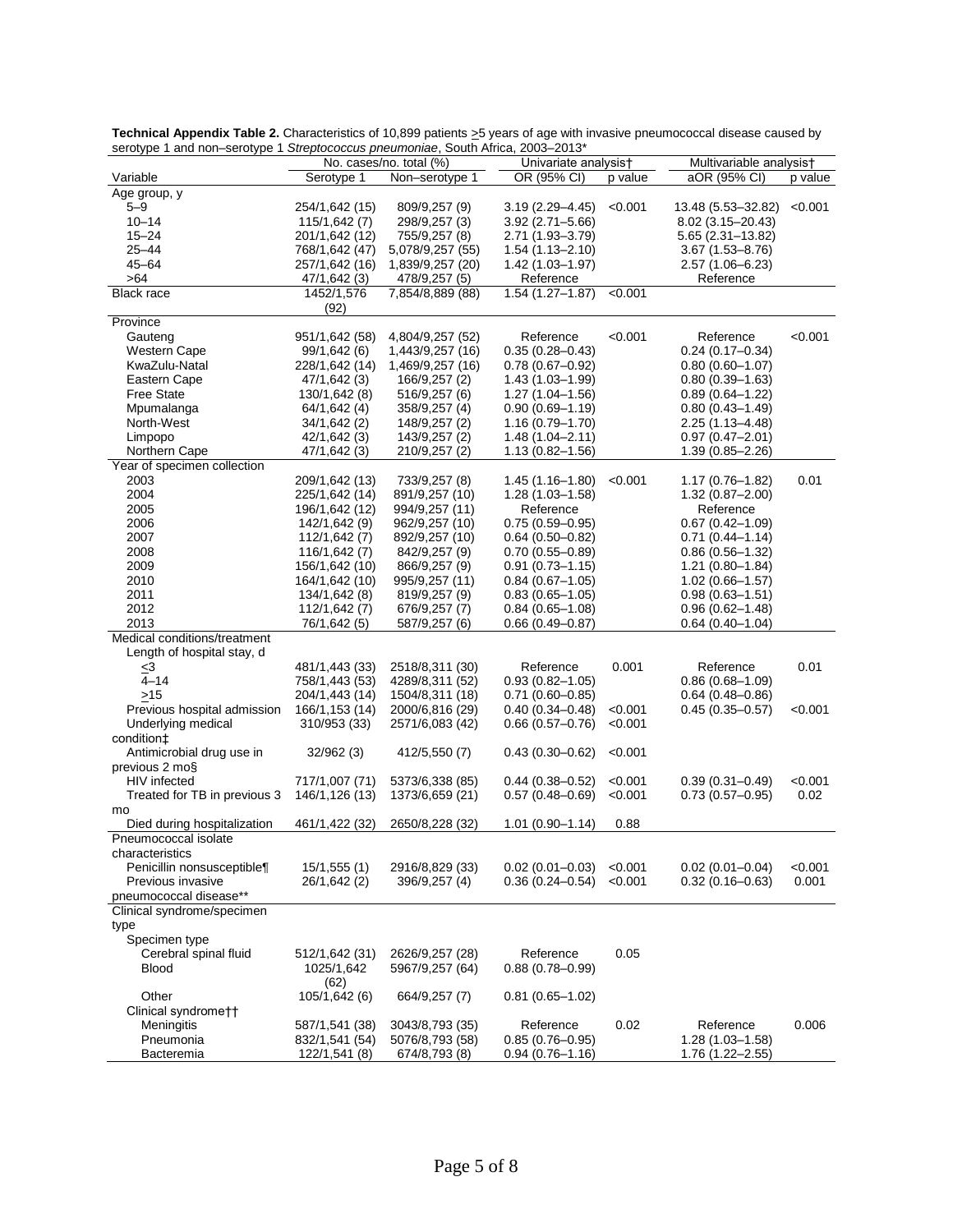\*All patients were reported from the enhanced Group for Enteric, Respiratory, and Meningeal Disease Surveillance in South Africa (GERMS-SA) surveillance sites. aOR, adjusted odds ratio; OR, odds ratio; TB, tuberculosis

†Only variables significant on univariate and multivariable analysis are shown (exception is death during hospital admission). Variables not included in table are sex, Pitt bacteremia score, antimicrobial drug in previous 24 h, and viable culture. Prematurity and malnutrition were not included in the analysis because they were not considered relevant or actively collected for patients  $\geq$ 5 years of age.

‡Includes asplenia or sickle cell anemia; chronic illness (i.e., chronic lung, renal, liver, cardiac disease, and diabetes); other immunocompromising conditions (i.e., organ transplant, primary immunodeficiency, immunotherapy, and malignancy, but excluding HIV); and other risk factors (i.e., head injury with possible cerebral spinal fluid leak, neurologic disorders, burns, chromosomal abnormalities, smoking, and alcohol use). §Use of any antimicrobial drug in 2 mo before admission.

¶Considered penicillin nonsusceptible at MIC > 0.12 μg/mL; intermediately resistant and resistant groups were combined into a nonsusceptible group. \*\*Invasive pneumococcal disease diagnosis >21 days before this episode.

††Clinical diagnoses were made on the basis of documented discharge diagnoses in patient medical records; clinical syndrome separated into 3 groups: meningitis, bacteremic pneumonia, and bacteremia without focus or other diagnosis (e.g., septic arthritis, endopthalmitis, peritonitis, pericarditis).

**Technical Appendix Table 3.** Factors associated with death in patients  $\geq$ 5 years of age with serotype 1 invasive pneumococcal disease, South Africa, 2003–2013\*

|                                       | Univariate analysis      |                     |         | Multivariable analysis |         |
|---------------------------------------|--------------------------|---------------------|---------|------------------------|---------|
| Variable                              | No. deaths/no. cases (%) | OR (95% CI)         | p value | aOR (95% CI)           | p value |
| Demographic/socioeconomic             |                          |                     |         |                        |         |
| characteristic                        |                          |                     |         |                        |         |
| Age group, y                          |                          |                     |         |                        |         |
| $5 - 9$                               | 37/350 (11)              | Reference           | < 0.001 | Reference              | < 0.001 |
| $10 - 14$                             | 23/143 (16)              | 1.62 (0.92-2.84)    |         | $1.24(0.65 - 4.57)$    |         |
| $15 - 24$                             | 90/362 (25)              | 2.80 (1.85-4.24)    |         | $3.05(1.47 - 6.32)$    |         |
| $25 - 44$                             | 611/1,950 (31)           | $3.86(2.71 - 5.50)$ |         | 5.07 (2.74-9.38)       |         |
| $45 - 64$                             | 285/686 (42)             | $6.01(4.14 - 8.73)$ |         | $9.00(4.66 - 17.35)$   |         |
| >64                                   | 58/133 (44)              | 6.54 (4.03-10.61)   |         | 10.13 (4.46–23.00)     |         |
| Race                                  |                          |                     |         |                        |         |
| Nonblack                              | 61/250 (24)              | Reference           | 0.03    |                        |         |
| <b>Black</b>                          | 1,023/3,313 (31)         | $1.38(1.02 - 1.86)$ |         |                        |         |
| Province                              |                          |                     |         |                        |         |
| Gauteng                               | 706/2,444 (29)           | Reference           | < 0.001 |                        |         |
| <b>Western Cape</b>                   | 54/217 (25)              | $0.82(0.59 - 1.12)$ |         |                        |         |
| KwaZulu-Natal                         | 98/329 (30)              | $1.04(0.81 - 1.34)$ |         |                        |         |
| Eastern Cape                          | 29/68 (43)               | $1.83(1.12 - 2.98)$ |         |                        |         |
| <b>Free State</b>                     | 59/189 (31)              | $1.12(0.81 - 1.54)$ |         |                        |         |
| Mpumalanga                            | 63/154 (41)              | 1.70 (1.22-2.38)    |         |                        |         |
| North-West                            | 34/70 (49)               | 2.32 (1.44–3.75)    |         |                        |         |
| Limpopo                               | 42/94 (45)               | $1.99(1.31 - 3.01)$ |         |                        |         |
| Northern Cape                         | 19/59 (32)               | $1.17(0.67 - 2.03)$ |         |                        |         |
| Medical condition/treatment           |                          |                     |         |                        |         |
| Length of hospital stay, d            |                          |                     |         |                        |         |
| >3                                    | 750/1,130 (66)           | Reference           | < 0.001 | Reference              | < 0.001 |
| $4 - 14$                              | 254/1,891 (13)           | $0.08(0.07 - 0.09)$ |         | $0.07(0.05 - 0.10)$    |         |
| >15                                   | 93/577 (16)              | $0.10(0.08 - 0.13)$ |         | $0.06(0.04 - 0.09)$    |         |
| Pitt bacteremia scoret                |                          |                     |         |                        |         |
| $0 - 3$                               | 744/2,920 (26)           | Reference           | < 0.001 | Reference              | < 0.001 |
| >4                                    | 258/361 (71)             | 7.33 (5.74–9.34)    |         | $5.26(3.53 - 7.84)$    |         |
| Underlying medical condition‡         |                          |                     |         |                        |         |
| No                                    | 357/1,582 (23)           | Reference           | < 0.001 | Reference              | 0.004   |
| Yes                                   | 257/827 (31)             | $1.55(1.28 - 1.87)$ |         | $1.53(1.14 - 2.04)$    |         |
| Antimicrobial drug use in 24 h before |                          |                     |         |                        |         |
| admission                             |                          |                     |         |                        |         |
| <b>No</b>                             | 644/2,537 (25)           | Reference           | 0.05    |                        |         |
| Yes                                   | 32/93 (34)               | $1.54(1.00 - 2.39)$ |         |                        |         |
| HIV status                            |                          |                     |         |                        |         |
| <b>HIV</b> uninfected                 | 108/514 (21)             | Reference           | 0.001   |                        |         |
| <b>HIV</b> infected                   | 610/2,165 (28)           | $1.47(1.17 - 1.86)$ |         |                        |         |
| Treated for tuberculosis in previous  |                          |                     |         |                        |         |
| 3 mo                                  |                          |                     |         |                        |         |
| No                                    | 508/2,156 (24)           | Reference           | 0.001   | Reference              | 0.001   |
| Yes                                   | 154/496 (31)             | $1.46(1.18 - 1.81)$ |         | 1.75 (1.25–2.45)       |         |
| Previous invasive                     |                          |                     |         |                        |         |
| pneumococcal disease§                 |                          | Reference           |         |                        |         |
| No                                    | 1097/3,536 (31)          |                     | < 0.001 |                        |         |
| Yes<br>Clinian oundrama/anogimentume  | 7/88(8)                  | $0.19(0.09 - 0.42)$ |         |                        |         |

Clinical syndrome/specimen type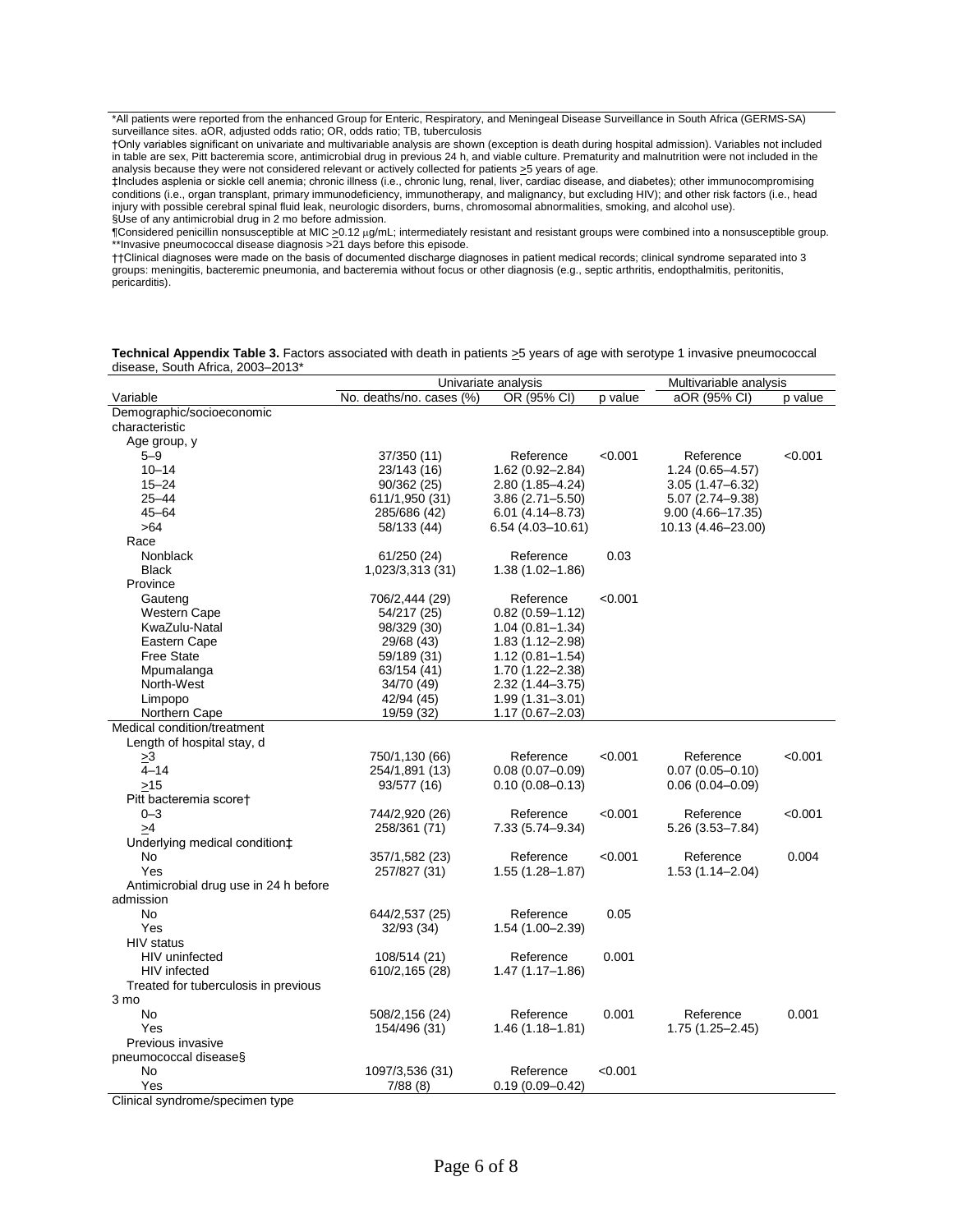| Specimen type         |                |                     |         |                      |         |
|-----------------------|----------------|---------------------|---------|----------------------|---------|
| Cerebral spinal fluid | 461/802 (57)   | Reference           | < 0.001 |                      |         |
| <b>Blood</b>          | 565/2,440 (23) | $0.22(0.19 - 0.26)$ |         |                      |         |
| Other                 | 78/382 (20)    | $0.19(0.14 - 0.25)$ |         |                      |         |
| Clinical syndrome¶    |                |                     |         |                      |         |
| <b>Meningitis</b>     | 531/982 (54)   | Reference           | < 0.001 | Reference            | < 0.001 |
| Pneumonia             | 490/2,311 (21) | $0.23(0.19 - 0.27)$ |         | $0.18(0.13 - 0.25)$  |         |
| Bacteremia            | 75/307 (24)    | $0.27(0.21 - 0.37)$ |         | $0.29$ $0.18 - 0.48$ |         |

\*All patients were reported from the enhanced Group for Enteric, Respiratory, and Meningeal Disease Surveillance in South Africa (GERMS-SA) surveillance sites. Only variables significant on univariate and multivariable analysis are shown. Variables not included in table are sex, year, previous hospital admission, any antimicrobial drug used in 2 mo before admission, and penicillin-nonsusceptible invasive pneumococcal disease. Prematurity and malnutrition were not included in the analysis because they were not considered relevant or actively collected for patients >5 years of age. aOR, adjusted odds ratio; OR, odds ratio.

†Pitt bacteremia score calculated by using temperature, hypotension, mechanical ventilation, cardiac arrest, and mental status. Severe disease defined as score of  $\geq$ 4 points.

‡Includes asplenia or sickle cell anemia; chronic illness (i.e., chronic lung, renal, liver, cardiac disease and diabetes); other immunocompromising conditions (i.e., organ transplant, primary immunodeficiency, immunotherapy, and malignancy, but excluding HIV); and other risk factors (i.e. head injury with possible cerebral spinal fluid leak, neurologic disorders, burns, and chromosomal abnormalities).

§Invasive pneumococcal disease diagnosis >21 days before this episode.

¶Clinical diagnoses were made on the basis of documented discharge diagnoses in patient medical records, with clinical syndrome separated into 3 groups: meningitis, bacteremic pneumonia, and bacteremia without focus or other diagnosis (e.g. septic arthritis, endopthalmitis, peritonitis, pericarditis).

#### **Technical Appendix Table 4.** Serotype 1 clusters, by district, in South Africa, 2003–2013

|                |                   | Location             |                   |               |         |
|----------------|-------------------|----------------------|-------------------|---------------|---------|
| Cluster        | Period            | <b>District</b>      | Province          | Relative risk | p value |
| 1              | May 2003-Dec 2004 | City of Johannesburg | Gauteng           | 1.7           | < 0.001 |
|                |                   | City of Tshwane      | Gauteng           |               |         |
|                |                   | Ekurhuleni           | Gauteng           |               |         |
|                |                   | Metweding            | Gauteng           |               |         |
|                |                   | Sedibeng             | Gauteng           |               |         |
|                |                   | <b>West Rand</b>     | Gauteng           |               |         |
|                |                   | Sekhukhune Cross     | Limpopo           |               |         |
|                |                   | Govan Mbeki          | Mpumalanga        |               |         |
|                |                   | Nkangala             | Mpumalanga        |               |         |
|                |                   | Bojanala             | North-West        |               |         |
|                |                   | Southern             | North-West        |               |         |
| $\overline{2}$ | Sep 2008-Apr 2012 | <b>Alfred Nzo</b>    | Eastern Cape      | 1.4           | < 0.001 |
|                |                   | Amatole              | Eastern Cape      |               |         |
|                |                   | Chris Hani           | Eastern Cape      |               |         |
|                |                   | Ukhahlamba           | Eastern Cape      |               |         |
|                |                   | Lejweleputswa        | <b>Free State</b> |               |         |
|                |                   | Motheo               | <b>Free State</b> |               |         |
|                |                   | Northern             | <b>Free State</b> |               |         |
|                |                   | Thabo Mofutsanyane   | <b>Free State</b> |               |         |
|                |                   | Xhariep              | <b>Free State</b> |               |         |
|                |                   | Ekurhuleni           | Gauteng           |               |         |
|                |                   | Sedibeng             | Gauteng           |               |         |
|                |                   | Amabuja              | KwaZulu-Natal     |               |         |
|                |                   | Ethekwini            | KwaZulu-Natal     |               |         |
|                |                   | iLembe               | KwaZulu-Natal     |               |         |
|                |                   | Sisonke              | KwaZulu-Natal     |               |         |
|                |                   | Ugu                  | KwaZulu-Natal     |               |         |
|                |                   | UMgungundlovu        | KwaZulu-Natal     |               |         |
|                |                   | Umkhanyakude         | KwaZulu-Natal     |               |         |
|                |                   | Umzinyathi           | KwaZulu-Natal     |               |         |
|                |                   | Uthukela             | KwaZulu-Natal     |               |         |
|                |                   | Uthungulu            | KwaZulu-Natal     |               |         |
|                |                   | Zululand             | KwaZulu-Natal     |               |         |
|                |                   | Govan Mbeki          | Mpumalanga        |               |         |
|                |                   | Southern             | North-West        |               |         |